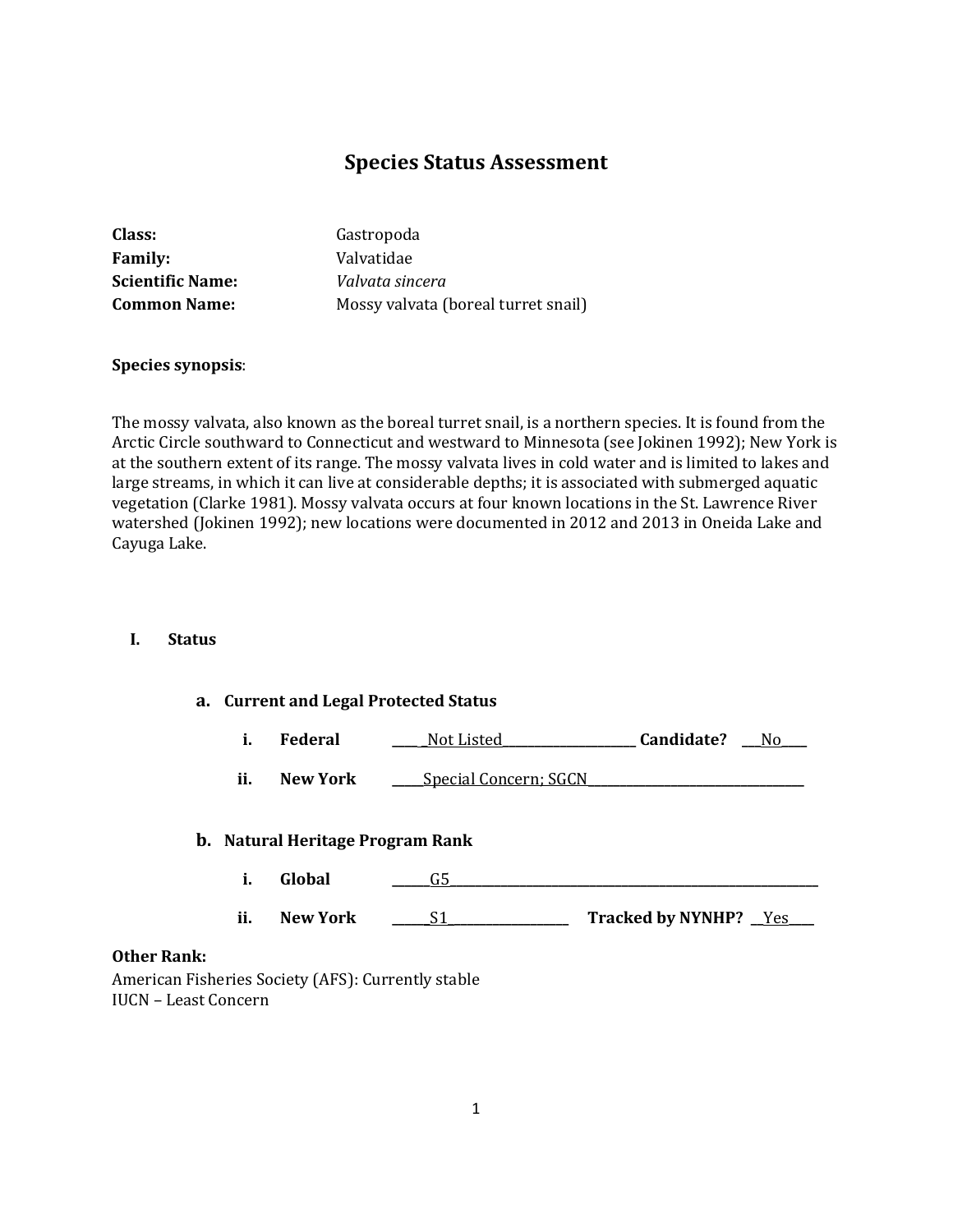#### **Status Discussion:**

Cordeiro and Perez (2011) call the North American distribution of mossy valvata "widespread and abundant." This snail's current presence in southern New England and New York is likely a relict of a broader Holocene distribution (Smith 1987, Strayer 1987). Mossy valvata is common within its distribution in Oneida, Erie and Cayuga Lakes (Expert meeting). It is listed as a SGCN in Vermont. Kart et al. (2005) note that the freshwater snails group in the Vermont State Wildlife Action Plan, which includes mossy valvata, range from extirpated to declining to rare. There are three records in Vermont, all in the Lake Champlain Valley (Kart et al. 2005).

Mossy valvata is listed as endangered in Massachusetts where it is considered to be locally rare and possible extirpated. Recent surveys did not detect mossy valvata at historical sites (McLain 2003 *in* Massachusetts Division of Fisheries and Wildlife 2005).

## **II. Abundance and Distribution Trends**

**a. North America**

| i. Abundance      |                                                                                                                           |  |
|-------------------|---------------------------------------------------------------------------------------------------------------------------|--|
|                   | ___declining ___increasing ___ <u>X</u> _stable ___unknown                                                                |  |
| ii. Distribution: |                                                                                                                           |  |
|                   | ___ declining ____increasing ____ <u>X</u> _stable ___unknown                                                             |  |
|                   |                                                                                                                           |  |
| b. Regional       |                                                                                                                           |  |
| i. Abundance      |                                                                                                                           |  |
|                   |                                                                                                                           |  |
| ii. Distribution: |                                                                                                                           |  |
|                   | <u>X</u> declining increasing and definition of the declining increasing and definition of the declining of the declining |  |
|                   |                                                                                                                           |  |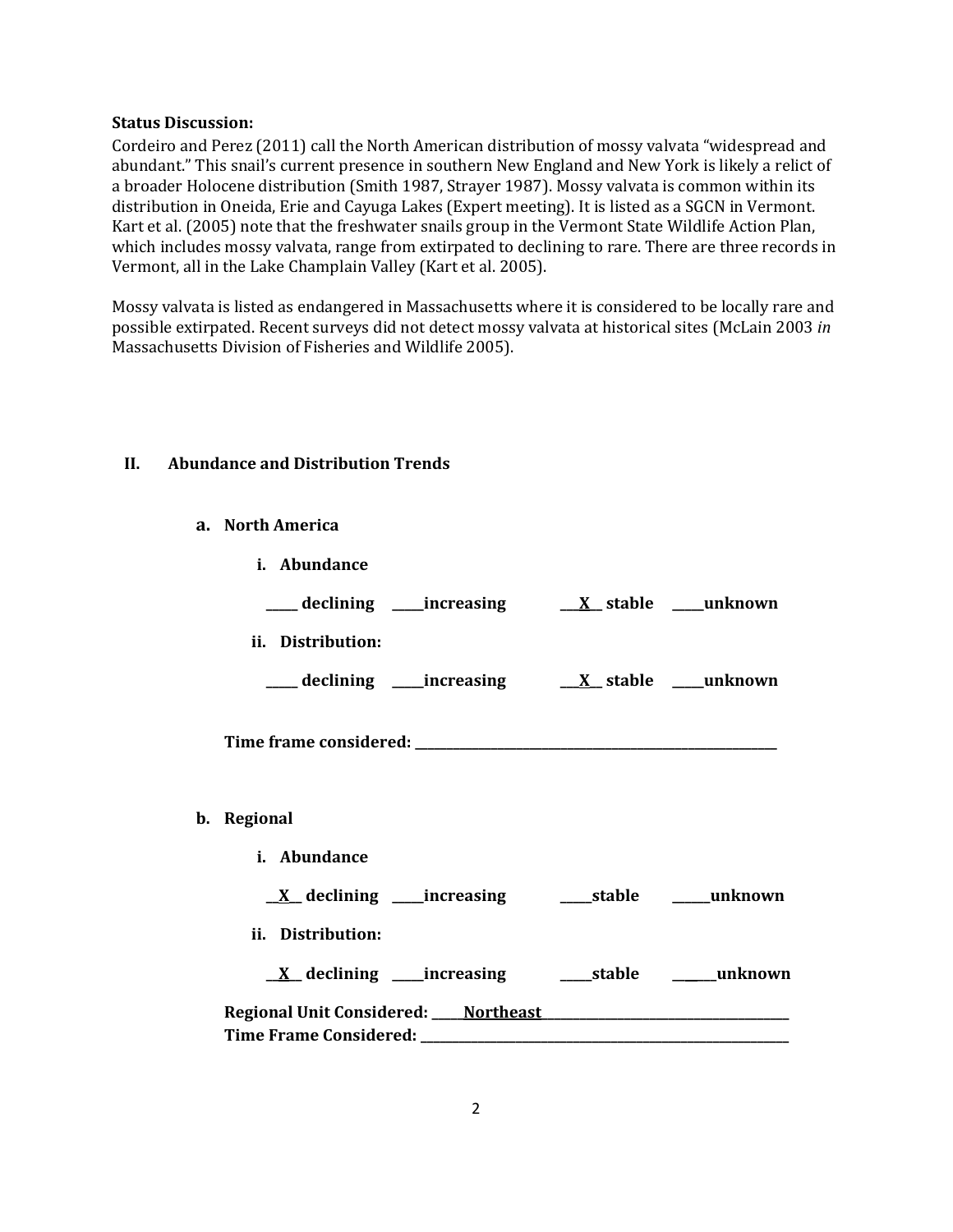**c. Adjacent States and Provinces**

| <b>CONNECTICUT</b>                                                                                    | Not Present ______                                                                                                          | No data ______ |
|-------------------------------------------------------------------------------------------------------|-----------------------------------------------------------------------------------------------------------------------------|----------------|
| i. Abundance<br>ii. Distribution:                                                                     | <u>X</u> declining ___ increasing ___ stable ___ unknown                                                                    |                |
|                                                                                                       | $\underline{X}$ declining ___ increasing ___ stable ___ unknown                                                             |                |
| Time frame considered: Not Specified Manual Allen Manual Allen Manual Allen Manual Allen Manual Allen |                                                                                                                             |                |
| MASSACHUSETTS Not Present ______                                                                      |                                                                                                                             | No data ______ |
| i. Abundance<br>ii. Distribution:                                                                     | <u>X</u> declining ___ increasing ___ stable ___ unknown<br>$\underline{X}$ declining ___ increasing ___ stable ___ unknown |                |
|                                                                                                       |                                                                                                                             |                |
|                                                                                                       |                                                                                                                             |                |
| <b>NEW JERSEY</b>                                                                                     | Not Present $X$                                                                                                             | No data ______ |
| <b>ONTARIO</b>                                                                                        | Not Present ______                                                                                                          | No data ______ |
| i. Abundance<br>ii. Distribution:                                                                     |                                                                                                                             |                |
|                                                                                                       |                                                                                                                             |                |
|                                                                                                       |                                                                                                                             |                |
|                                                                                                       |                                                                                                                             |                |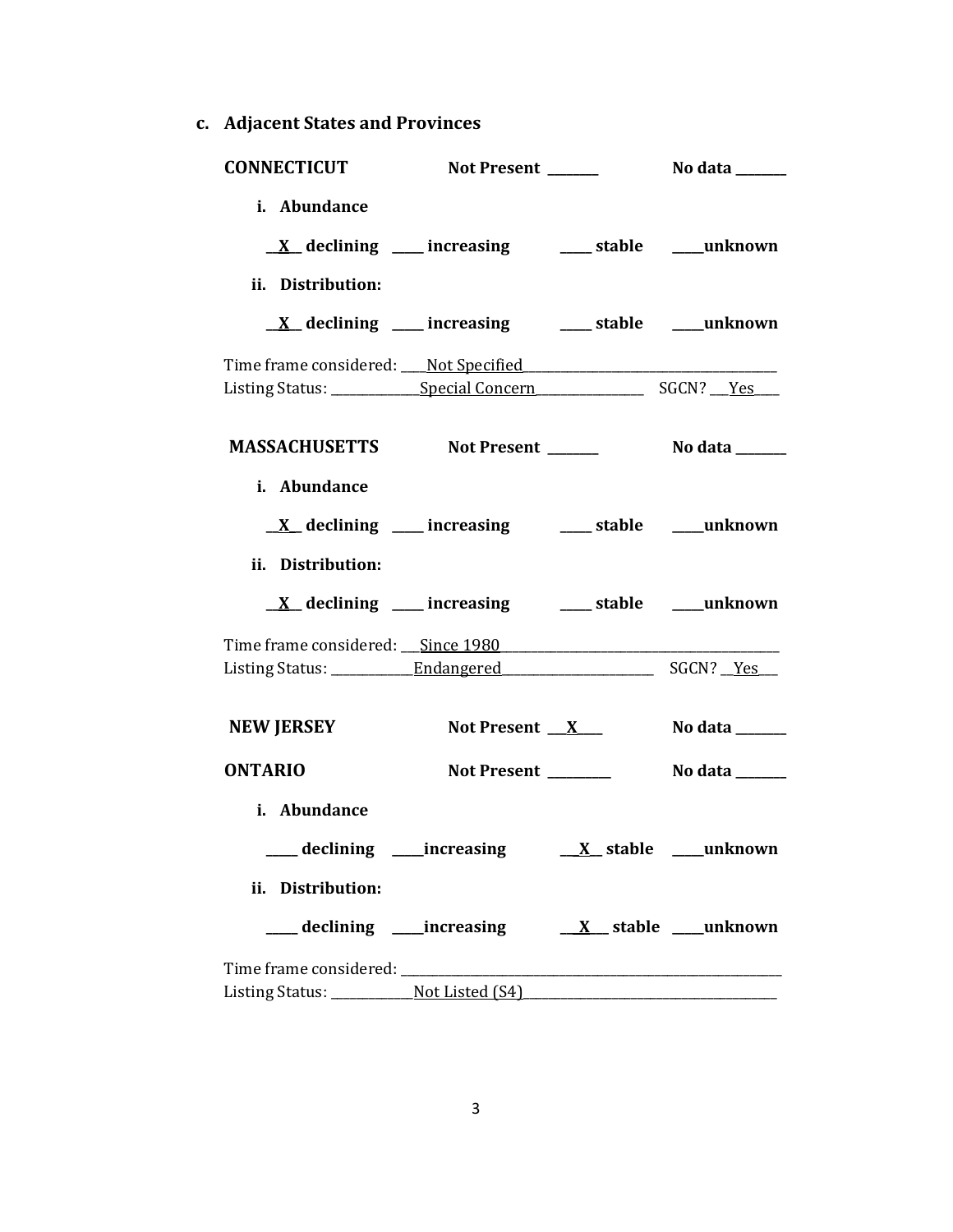|                                   | PENNSYLVANIA Not Present _________ No data ____                      |  |
|-----------------------------------|----------------------------------------------------------------------|--|
| i. Abundance<br>ii. Distribution: | ___ declining ____increasing ______stable ___ <u>X_</u> unknown      |  |
|                                   |                                                                      |  |
|                                   |                                                                      |  |
|                                   |                                                                      |  |
| <b>QUEBEC</b>                     |                                                                      |  |
| i. Abundance<br>ii. Distribution: | ___ declining ____increasing _________stable ___ <u>X_</u> _ unknown |  |
|                                   |                                                                      |  |
|                                   |                                                                      |  |
|                                   |                                                                      |  |
| <b>VERMONT</b>                    |                                                                      |  |
| i. Abundance                      | <u>X</u> declining ____increasing ______stable _____ unknown         |  |
| ii. Distribution:                 |                                                                      |  |
|                                   | <u>X</u> declining ____increasing _______stable ______ unknown       |  |
|                                   |                                                                      |  |
|                                   |                                                                      |  |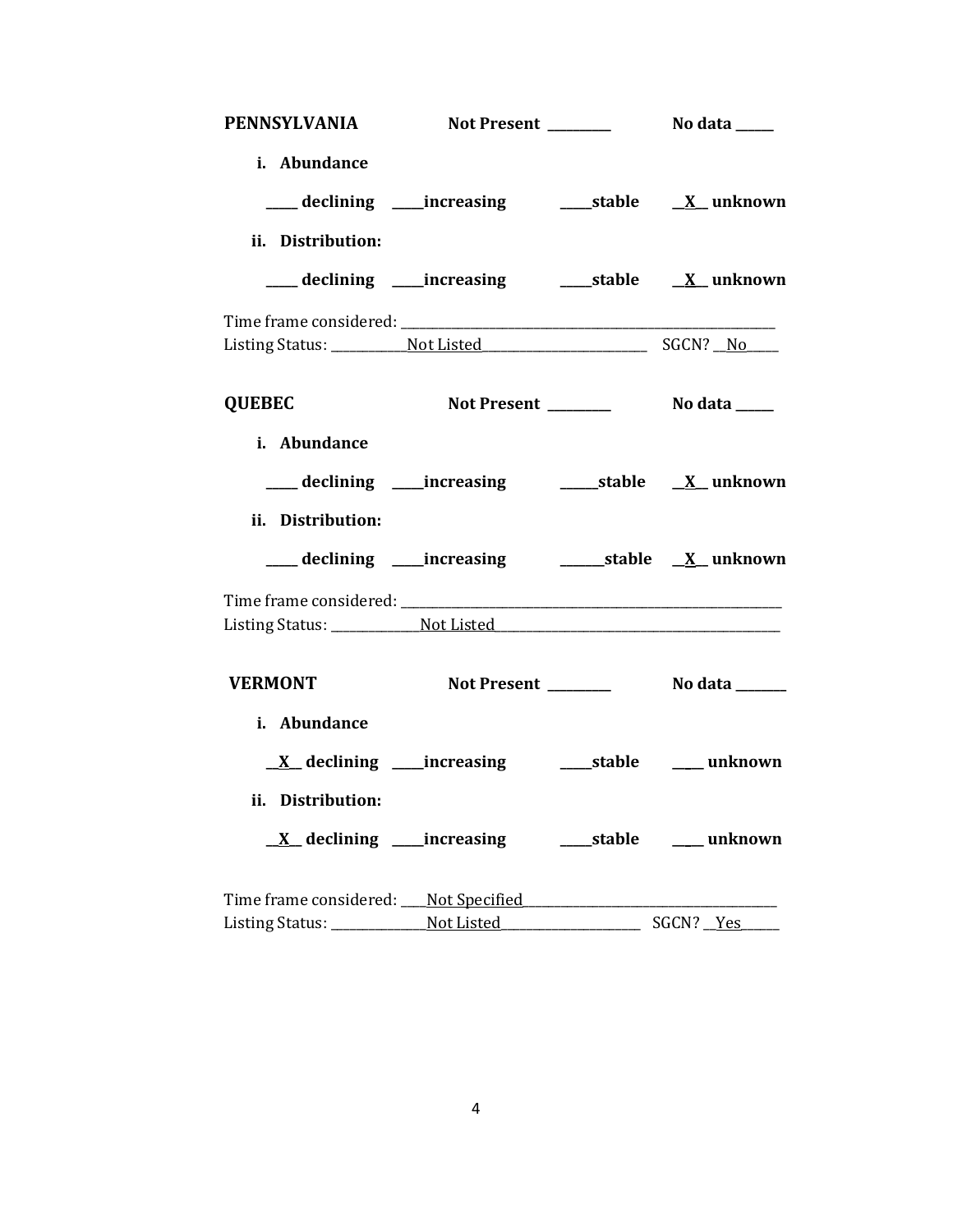| d. NEW YORK |                                                                                                                                                                                                                                | No data ______ |  |
|-------------|--------------------------------------------------------------------------------------------------------------------------------------------------------------------------------------------------------------------------------|----------------|--|
|             | <i>i.</i> Abundance                                                                                                                                                                                                            |                |  |
|             | ____ declining ____ increasing _____ stable __ <u>X</u> __ unknown                                                                                                                                                             |                |  |
|             | ii. Distribution:                                                                                                                                                                                                              |                |  |
|             | ____ declining ____ increasing _____ stable __ <u>X</u> __ unknown                                                                                                                                                             |                |  |
|             | Time frame considered: Time and the constant of the constant of the constant of the constant of the constant of the constant of the constant of the constant of the constant of the constant of the constant of the constant o |                |  |

## **Monitoring in New York.**

None currently.

## **Trends Discussion:**

Strayer (1987) notes that although only a few records of mossy valvata exist for the Hudson basin, the presence of the species in postglacial deposits suggest that it may have been more widespread in the basin historically.

Two sites in the Hudson basin that were visited during three survey periods from the late 1800s through 1985, had mossy valvata during the more recent surveys (1973 to 1985) and not during the earlier surveys (Strayer 1987).



**Figure 1**: Records of *V. sincera* (mossy valvata) in New York. Closed circles indicate records from Jokinen (1992) surveys, open circles indicate records from museum specimens (Jokinen 1992).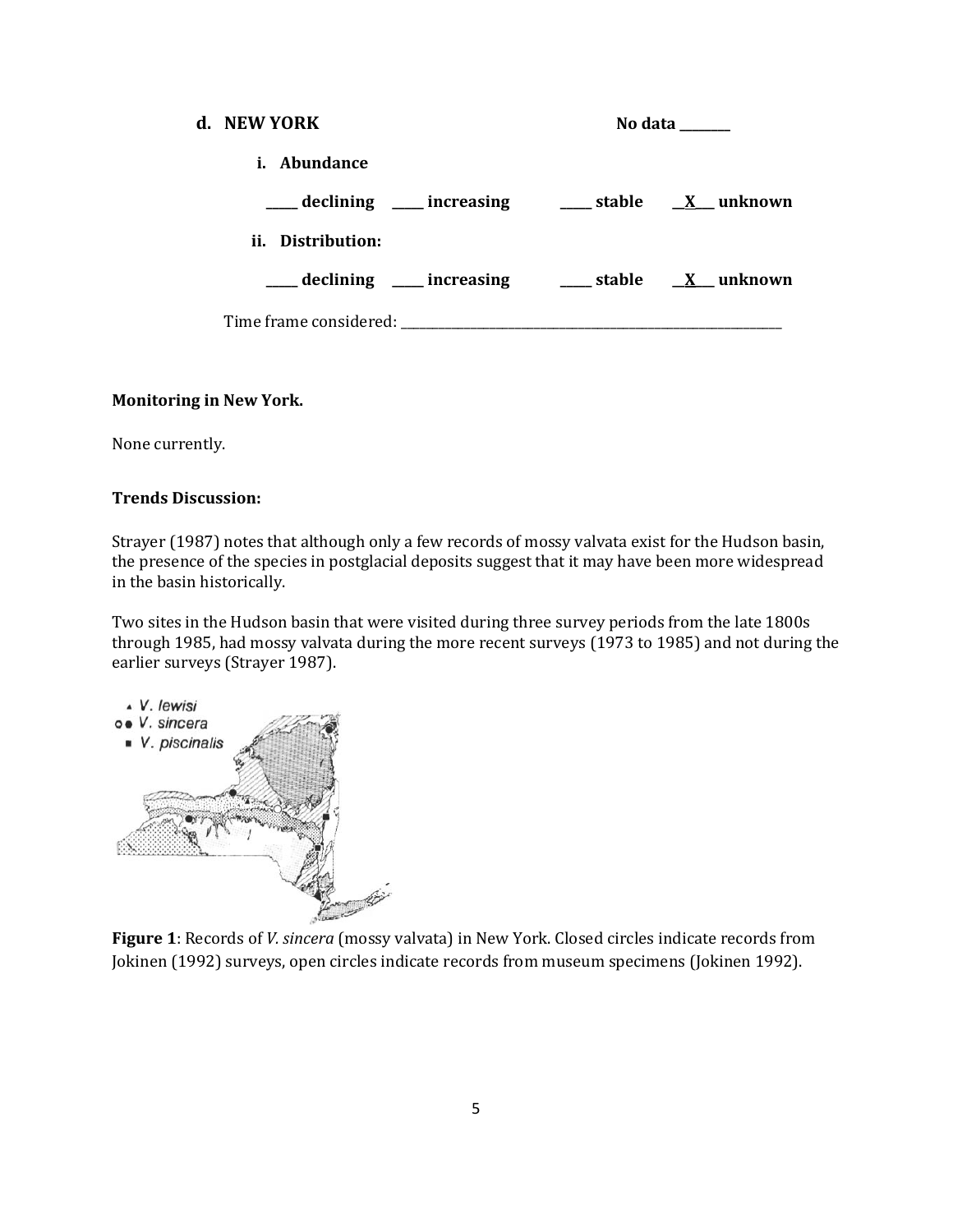

**Figure 2**: Conservation status of mossy valvata in North America (NatureServe 2013).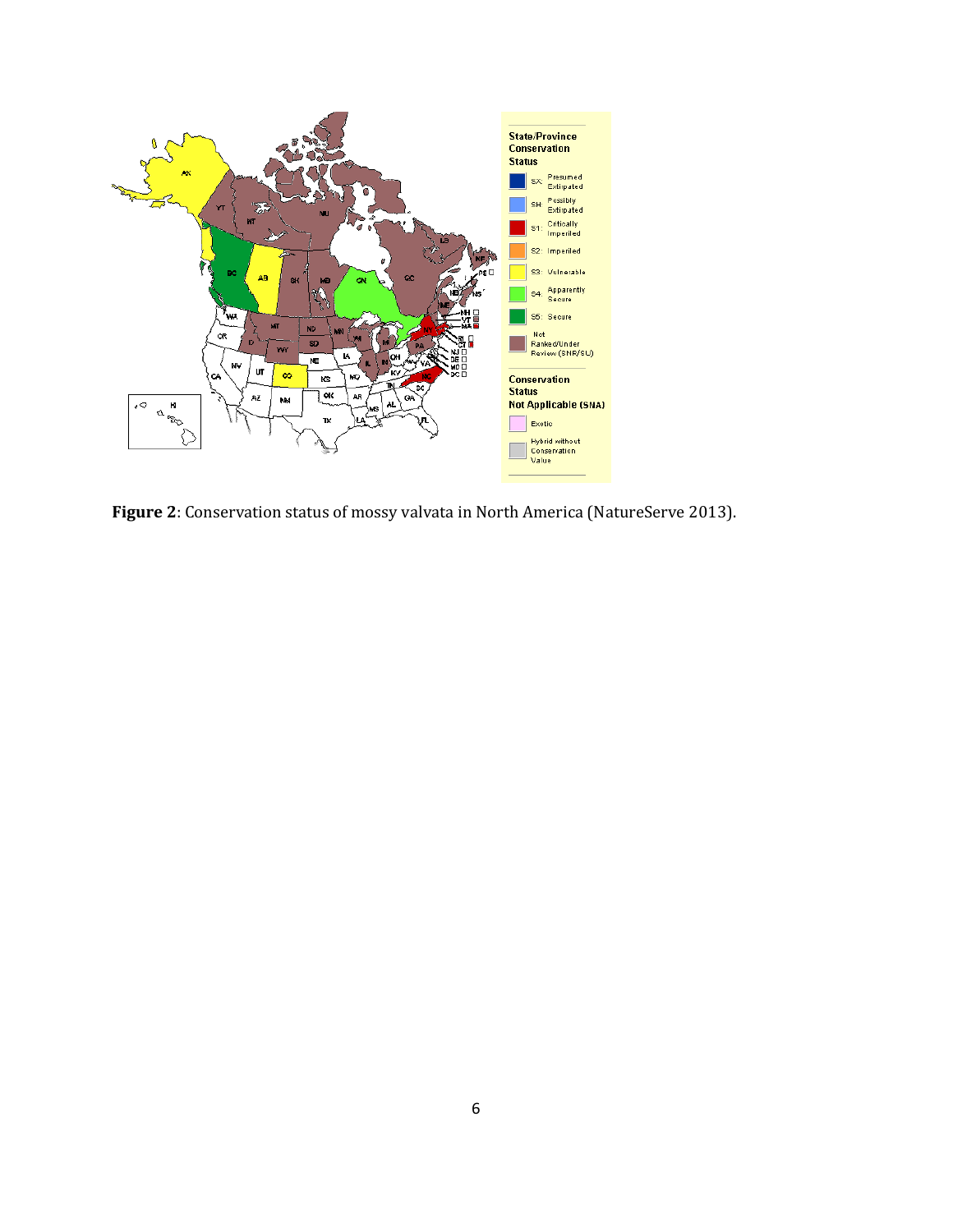## **III. New York Rarity, if known:**

| <b>Historic</b> | # of Animals | # of Locations | % of State |
|-----------------|--------------|----------------|------------|
| prior to 1970   |              |                |            |
| prior to 1980   |              |                |            |
| prior to 1990   |              |                |            |

### **Details of historic occurrence:**

Jokinen (1992) provides details on historic records occurring in the following counties: Cayuga, Chautauqua, Clinton, Dutchess, Greene, Herkimer, Monroe, Onondaga, Otsego, Wayne.

During four survey periods ranging from 1978 to 1991, Jokinen (1992) recorded living mossy valvata at four locations, all within the St. Lawrence River watershed: two locations in Dead Creek, a tributary of Lake Champlain; Lake Champlain; and the Oswego River. Shells were found at one additional site—Conesus Lake in Livingston County—but no living individuals were located.

| Current | # of Animals | # of Locations | % of State |
|---------|--------------|----------------|------------|
|         | ________     | _________      | _______    |

## **Details of current occurrence:**

In June of 2012 Alexander Karatayev, Vadim Karatayev, and Lyubov Burlakova found 105 individuals in 11 locations in Oneida Lake. In September of 2013 Alexander Karatayev and Lyubov Burlakova found 2 individuals in 2 locations in Cayuga Lake (A. Karatayev, personal communication).

## **New York's Contribution to Species North American Range:**

| % of NA Range in New York | <b>Classification of New York Range</b> |  |
|---------------------------|-----------------------------------------|--|
| $\frac{100}{2}$ (endemic) | <b>Core</b>                             |  |
| $-76-99$                  | $X$ Peripheral                          |  |
| $\frac{1}{2}$ 51-75       | ___ Disjunct                            |  |
| 26-50                     | Distance to core population:            |  |
| $1 - 25$                  |                                         |  |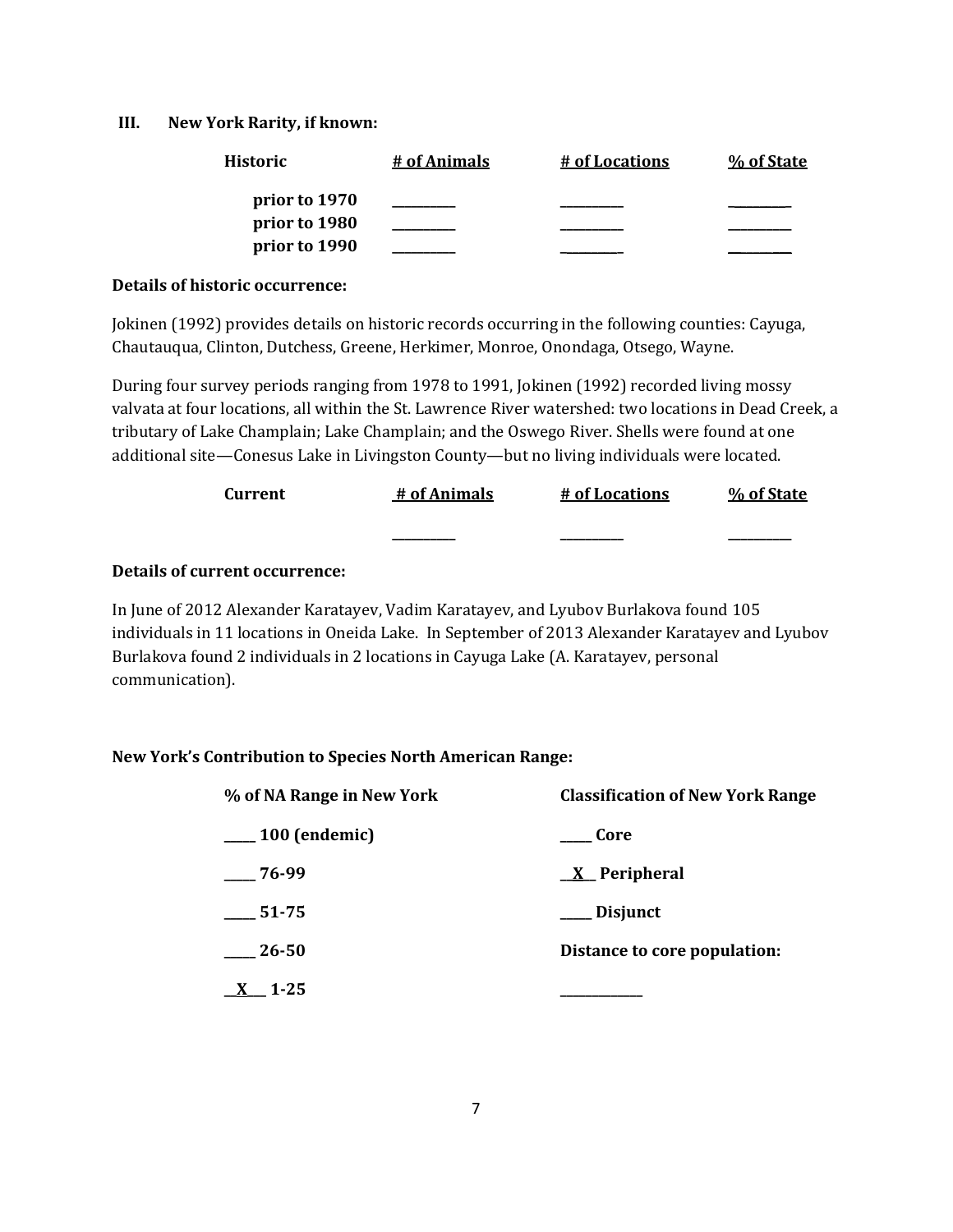## **IV. Primary Habitat or Community Type:**

- 1. Summer-stratified Monomictic Lake
- 2. Winter-stratified Monomictic Lake
- 3. Headwater/Creek
- 4. Large/Great River

## **Habitat or Community Type Trend in New York:**

| Declining X Stable ___ Increasing |       | Unknown |
|-----------------------------------|-------|---------|
|                                   |       |         |
| <b>Habitat Specialist?</b>        | Yes   | X No    |
| <b>Indicator Species?</b>         | X Yes | No      |

## **Habitat Discussion:**

This is a northern, cold water species that is typically associated with submerged aquatic vegetation (Clarke 1981). In southern New England and New York, mossy valvata is limited primarily to large lakes and rivers, though in Canada it is also found in muskeg pools (Clarke 1981). Of the five known sites in New York, one is a river, three are lakes, and the last is a marshy creek that feeds into Lake Champlain (Jokinen 1992). Habitats are typically high calcium, and pH ranges from 6.9 to 7.4 in the five sites sampled by Jokinen (1992). Habitats in Connecticut and New York are eutrophic (Jokinen 1992) but this snail is generally limited to oligotrophic and mesotrophic situations (Kart et al. 2005).

Aquatic gastropods are frequently used as bioindicators because they are sensitive to water quality and habitat alteration (Callil and Junk 2001, Salanki et al. 2003).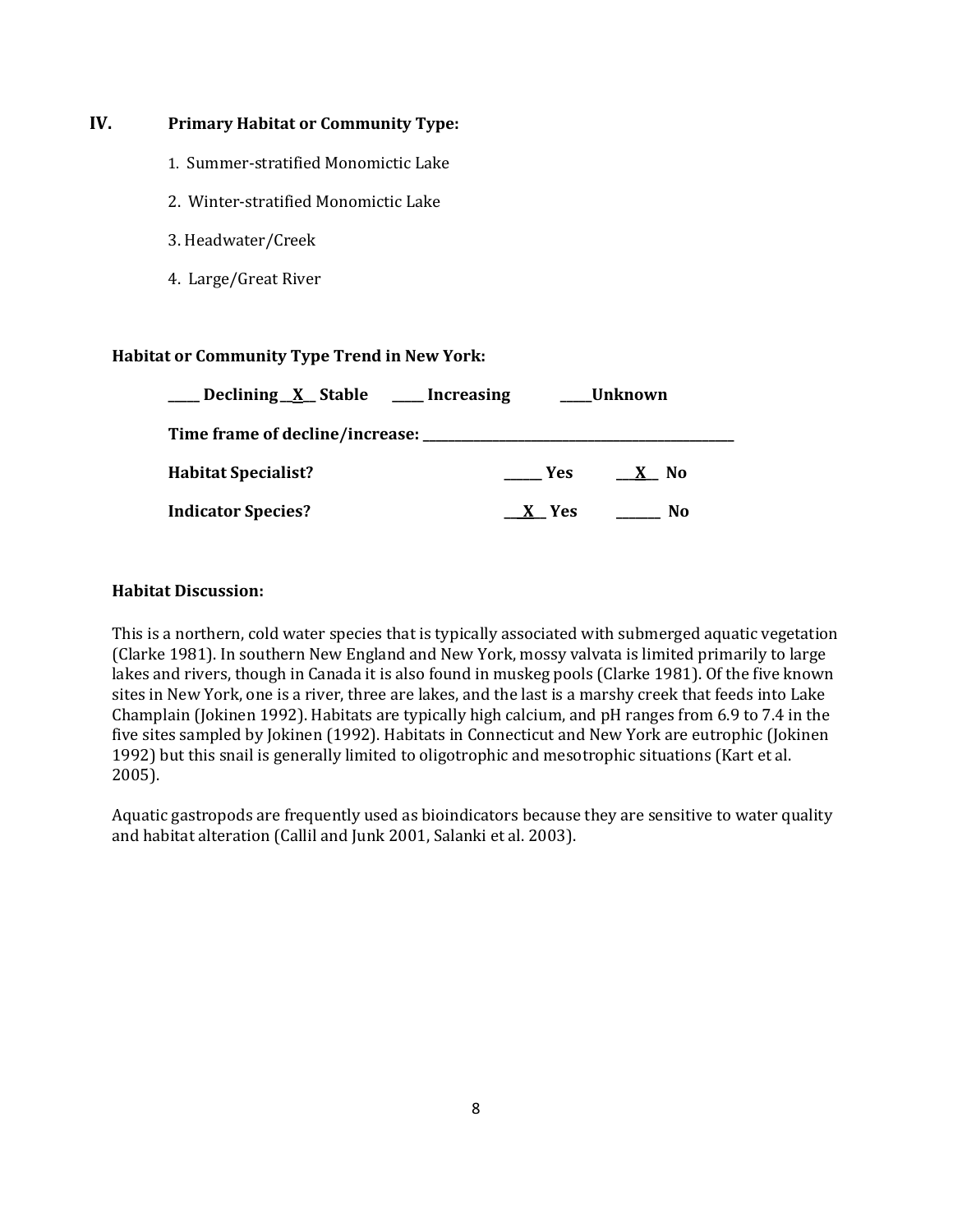- **V. New York Species Demographics and Life History**
	- **\_\_X\_\_\_ Breeder in New York**
		- **\_\_X\_\_ Summer Resident**
		- **\_\_X\_\_ Winter Resident**
		- **\_\_\_\_\_ Anadromous**

**\_\_\_\_\_ Non-breeder in New York**

- **\_\_\_\_\_ Summer Resident**
- **\_\_\_\_\_ Winter Resident**
- **\_\_\_\_\_ Catadromous**
- **\_\_\_\_\_ Migratory only**
- **\_\_\_\_\_Unknown**

## **Species Demographics and Life History Discussion:**

Mossy valvata has an annual life cycle and individuals are hermaphroditic. Adults are present only in the summer. Egg capsules containing 2 to 6 eggs are attached to aquatic plants (Lang and Dronen 1970). Newly hatched individuals lay eggs during the following season and then die.

Both perch (*Perca flavescens*) and whitefish (*Coregonus clupeaformis*) feed on mossy valvata (Goodrich 1932, Clarke 1981).

Most Gastropods belong to the clade Caenogastropoda, in which individuals mature slowly (requiring at least a year), are long-lived dioecious species with internal fertilization, and females generally attach eggs to firm substrates in late spring and early summer. Many species are narrow endemics associated with lotic habitats, often isolated in a single spring, river reach, or geographically restricted river basin (Johnson et al. 2013). In contrast, members of the clade Heterobranchia are hermaphroditic, mature quickly, and generally have shorter generation times (Johnson et al. 2013).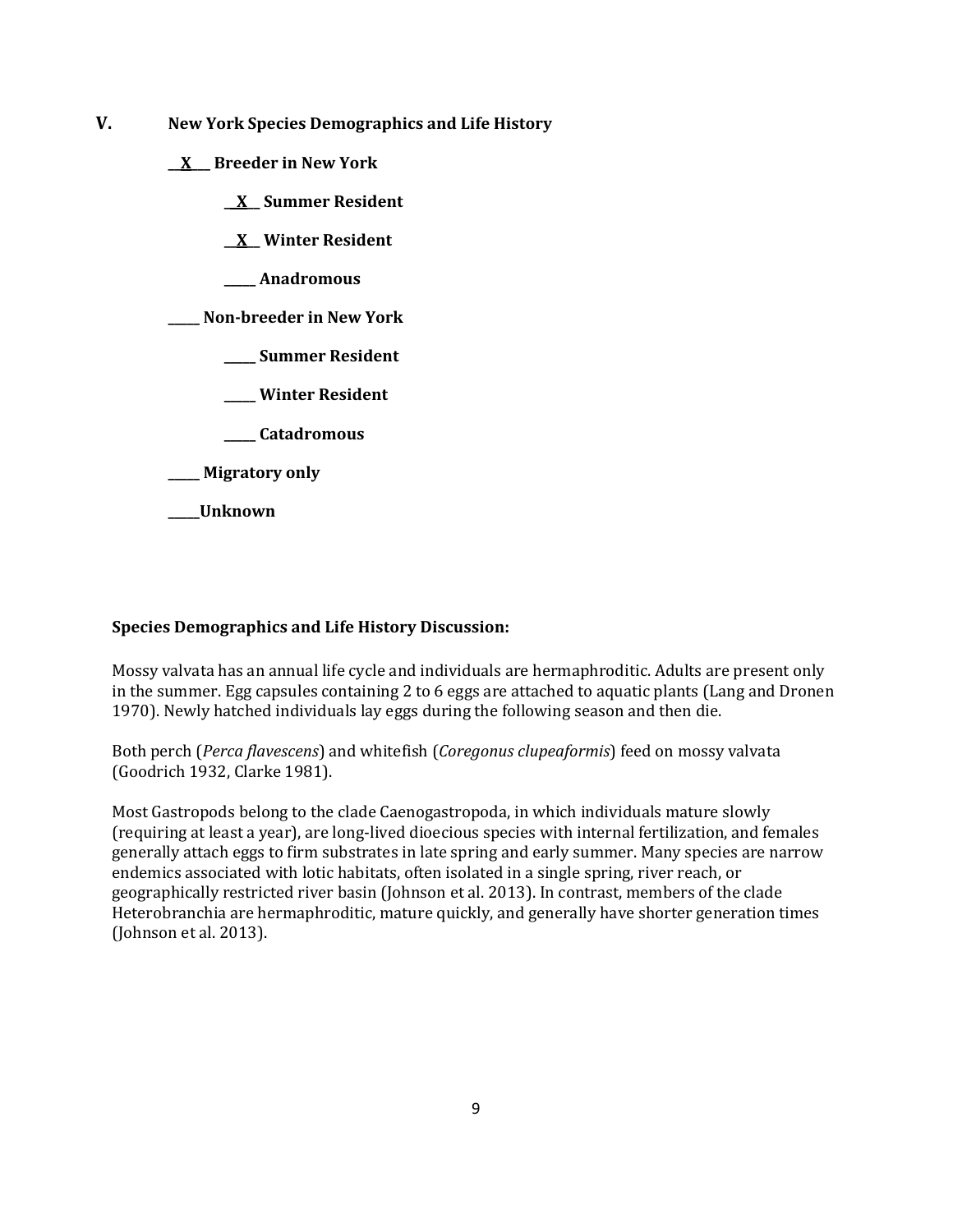## **VI. Threats:**

Expert meeting concluded there is insufficient information to assess threats to this species, but recognize that any threats that cause water quality decline in large waterbodies could threaten this species in NY.

Jokinen (1992) notes that Conesus Lake (Livingston County), which was used as a reservoir for the Genesee Valley Canal, was subject to repeated drawdowns, and this could have destroyed the valvatids there. In Massachusetts, shoreline development, water level drawdowns, lake draining, increased nutrient input, and herbicides have been cited as threats to mossy valvata. The resulting loss in water clarity can prevent the growth of rooted aquatic vegetation in deeper waters, which may be essential for the survival of mossy valvata (Massachusetts Division of Fisheries and Wildlife 2005).

High imperilment rates among freshwater gastropods have been linked to alteration, fragmentation and destruction of habitat and introduction of non-indigenous species. Causes of habitat degradation and gastropod species loss include dams, impounded reaches, development of riparian areas, channelization, erosion, excess sedimentation, groundwater withdrawal and associated impacts on surface streams (flows, temperature, dissolved oxygen), multiple forms of pollution (salt, metals such as Cu, Hg, Zn, untreated sewage, agricultural runoff, pesticides/fertilizers), changes in aquatic vegetation, and invasion of exotic species (Johnson et al. 2013).

The New Zealand mud snail (*Potamopyrgus antipodarum*) is a highly invasive species that was introduced in Idaho in the 1980s. It can have devastating consequences to aquatic ecosystems, reducing or eliminating native snail species (Benson et al. 2013). This snail was found established in Lake Ontario in 1991 (Zaranko et al. 1997) and in Lake Erie in 2005 (Levri et al. 2007).

## **Are there regulatory mechanisms that protect the species or its habitat in New York?**

**\_\_\_\_\_\_\_ No \_\_\_\_\_ Unknown**

**\_\_X\_\_\_ Yes** 

 The Protection of Waters Program provides protection for rivers, streams, lakes, and ponds under Article 15 of the NYS Conservation Law.

The Freshwater Wetlands Act provides protection for regulated wetlands greater than 12.4 acres in size under Article 24 of the NYS Conservation Law. The Adirondack Park Agency has the authority to regulate smaller wetlands within the Adirondack Park. The Army Corps of Engineers has the authority to regulate smaller wetlands in New York State, and the DEC has the authority to regulate smaller wetlands that are of unusual local importance. The Protection of Waters Program provides protection for rivers, streams, lakes, and ponds under Article 15 of the NYS Conservation Law.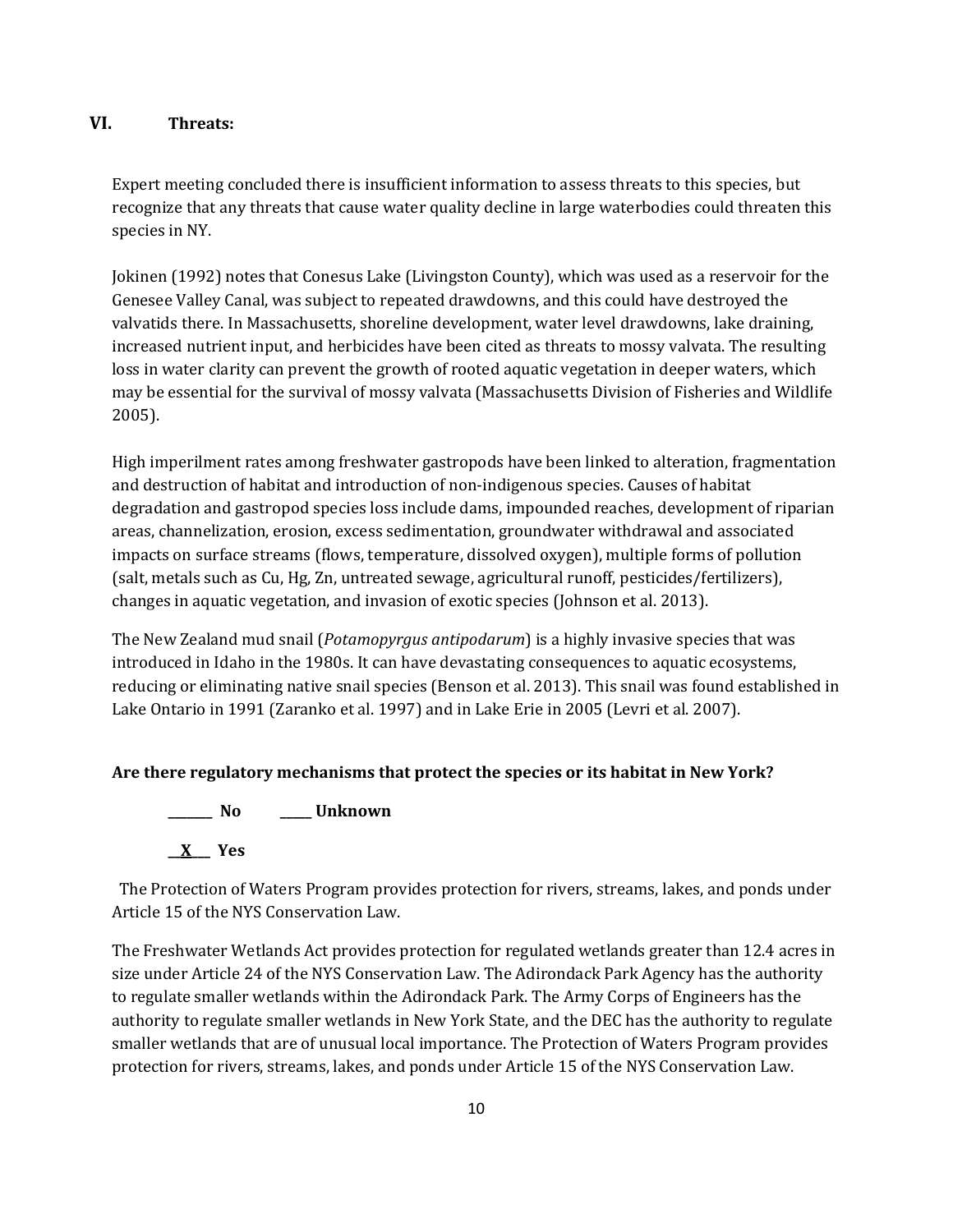# **Describe knowledge of management/conservation actions that are needed for recovery/conservation, or to eliminate, minimize, or compensate for the identified threats:**

Basic biological information is lacking for most taxa of freshwater gastropods and there is a strong need for surveys and biological studies given the strong evidence of decline and extinction.

The following goals and recommended actions are provided in the NY Comprehensive Wildlife Conservation Strategy (NYSDEC 2005):

- Conduct surveys to determine distribution and population trends
- Identify habitat requirements for all life stages
- Develop specific plans for each listed species (or appropriate suite of species) that details status, threats, and actions necessary to reverse declines or maintain stable populations
- Develop fact sheets for each listed species for paper and online distribution

# **VII. References**

Benson, A.J., R.M. Kipp, J. Larson, and A. Fusaro. 2013. *Potamopyrgus antipodarum*. USGS Nonindigenous Aquatic Species Database, Gainesville, FL. http://nas.er.usgs.gov/queries/factsheet.aspx?SpeciesID=1008 Revision Date: 6/11/2012

Callil, T. C. and W. J. Junk. 2001. Aquatic gastropods as mercury indicators in the Pantanal of Pocone region (Mato Grosso, Brasil). Water, Air and Soil Pollution. 319:319-330.

Clarke, A. H. 1981. The freshwater mollusks of Canada. National Museum of Natural Sciences, National Museum of Canada, Ottawa. 446 pp.

Cordeiro, J. and Perez, K. 2011. *Valvata sincera*. In: IUCN 2012. IUCN Red List of Threatened Species. Version 2012.2. <www.iucnredlist.org>. Downloaded on 20 June 2013.

Goodrich, C. 1932. The mollusca of Michigan. Michigan handbook series no. 3. University Museums, University of Michigan.

Johnson, P.D., A.E. Bogan, K.M. Brown, N.M. Burkhead, J.R. Cordeiro, J.T. Garner, P.D. Hartfield, D.A.W. Lepitzki, G.L. Mackie, E. Pip, T.A. Tarpley, J. S. Tiemann, N.V. Whelan, and E.E. Strong. 2013. Conservation status of freshwater gastropods of Canada and the United States. American Fisheries Society Bulletin 38(6): 37p.